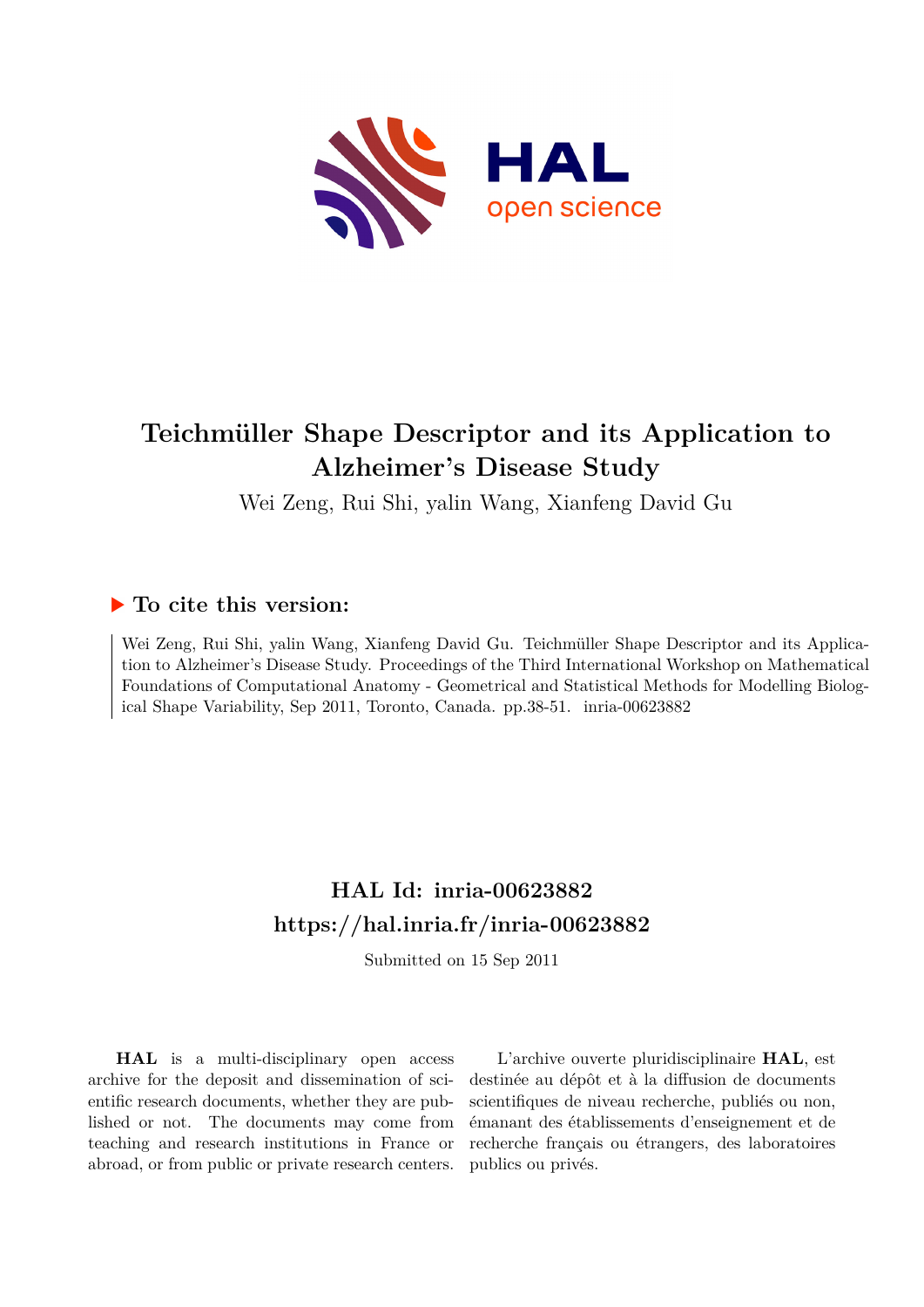# **Teichm¨uller Shape Descriptor and its Application to Alzheimer's Disease Study**

Wei Zeng<sup>1</sup>, Rui Shi<sup>1</sup>, Yalin Wang<sup>2</sup>, and Xianfeng David  $Gu<sup>1</sup>$ 

<sup>1</sup>Computer Science Department, SUNY at Stony Brook <sup>2</sup>Computer Science and Engineering, Arizona State University

**Abstract.** We propose a novel method to apply Teichmüller space theory to study the signature of a family non-intersecting closed 3D curves on a general genus zero closed surface. Our algorithm provides an efficient method to encode both global surface and local contour shape information. The signature - Teichmüller shape descriptor - is computed by surface Ricci flow method, which is equivalent to solving an elliptic partial differential equation on surfaces and is quite stable. We propose to apply the new signature to analyze abnormalities in brain cortical morphometry. Experimental results with 3D MRI data from ADNI dataset (12 healthy controls versus 12 Alzheimer's disease (AD) subjects) demonstrate the effectiveness of our method and illustrate its potential as a novel surface-based cortical morphometry measurement in AD research.

## **1 Introduction**

Some neurodegenerative diseases, such as Alzheimer's disease (AD), are characterized by progressive cognitive dysfunction. The underlying disease pathology most probably precedes the onset of cognitive symptoms by many years. Efforts are underway to find early diagnostic biomarkers to evaluate neurodegenerative risk presymptomatically in a sufficiently rapid and rigorous way. Among a number of different brain imaging, biological fluid and other biomarker measurements for use in the early detection and tracking of AD, structural magnetic resonance imaging (MRI) measurements of brain shrinkage are among the best established biomarkers of AD progression and pathology.

In structural MRI studies, early researches [30, 9] have demonstrated that surface-based brain mapping may offer advantages over volume-based brain mapping work [2] to study structural features of the brain, such as cortical gray matter thickness, complexity, and patterns of brain change over time due to disease or developmental processes. In research studies that analyze brain morphology, many surface-based shape analysis methods have been proposed, such as spherical harmonic analysis (SPHARM) [11, 4], minimum description length approaches [7], medial representations (M-reps) [24], cortical gyrification index [32], shape space [21], metamorphosis [33], momentum maps [25] and conformal invariants [34], etc.; these methods may be applied to analyze shape changes or abnormalities in cortical and subcortical brain structures. Even so, a stable method to compute a global intrinsic transformation-invariant shape descriptors would be highly advantageous in this research field.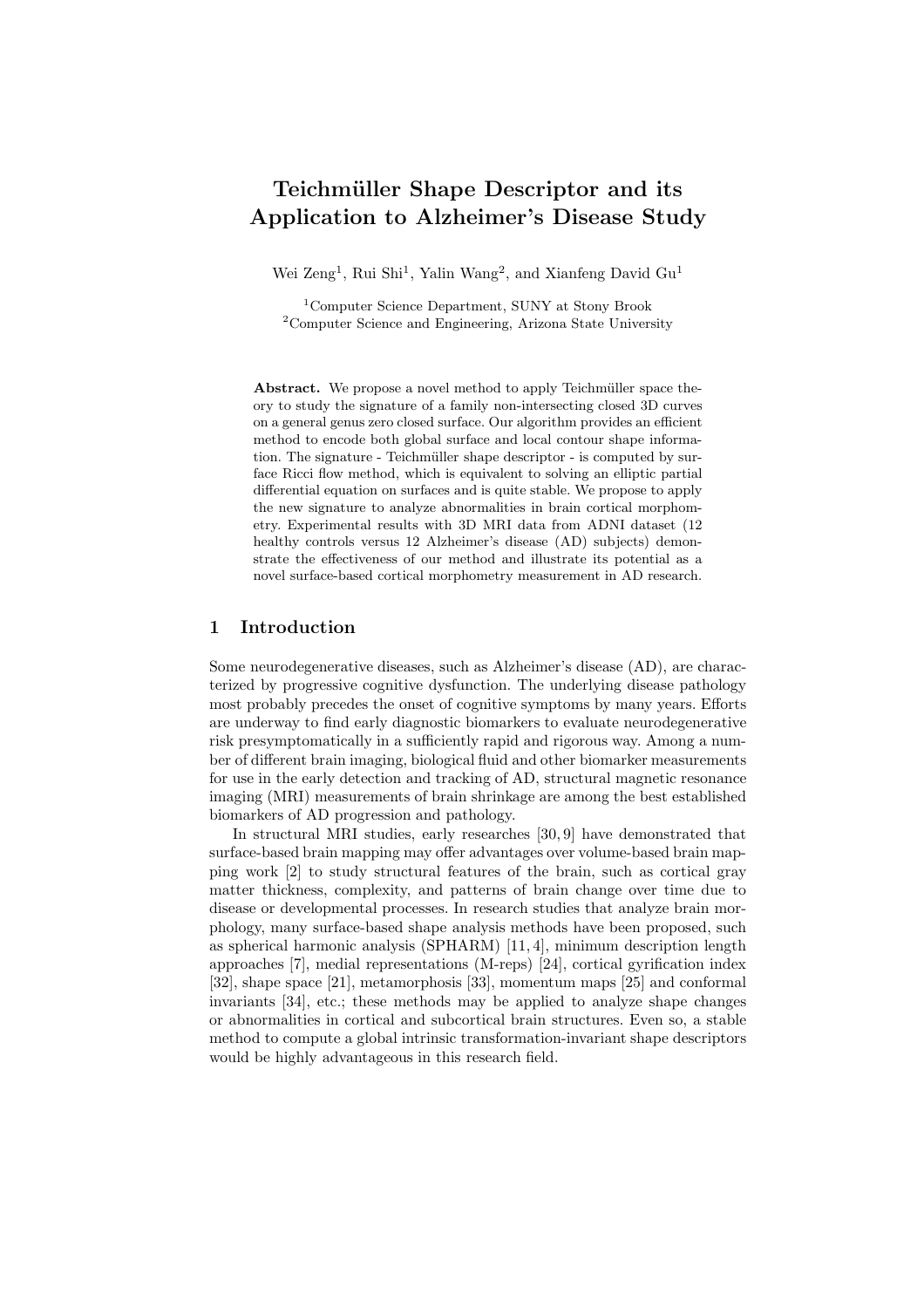Here, we propose a novel and intrinsic method to compute the global correlations between various surface region contours in Teichmüller space and apply it to study brain morphology in AD. The proposed shape signature demonstrates the global geometric features encoded in the interested regions, as a biomarker for measurements of AD progression and pathology. It is based on the brain surface conformal structure [18, 1, 13, 37] and can be accurately computed using the surface Ricci flow method [35, 20].

#### **1.1 Related work**

In brain mapping research, volumetric measures of structures identified on 3D MRI have been used to study group differences in brain structure and also to predict diagnosis [2]. Recent work has also used shape-based features [21, 33, 25], conformal invariants [34], analyzing surface changes using pointwise displacements of surface meshes, local deformation tensors, or surface expansion factors, such as the Jacobian determinant of a surface based mapping. For closed surfaces homotopic to a sphere, spherical harmonics have commonly been used for shape analysis, as have their generalizations, e.g., eigenfunctions of the Laplace-Beltrami operator in a system of spherical coordinates. These shape indices are also rotation invariant, i.e., their values do not depend on the orientation of the surface in space [30, 11, 28]]. Chung et al.[4] proposed a weighted spherical harmonic representation. For a specific choice of weights, the weighted SPHARM is shown to be the least squares approximation to the solution of an anisotropic heat diffusion on the unit sphere. Davies et al. performed a study of anatomical shape abnormalities in schizophrenia, using the minimal distance length approach to statistically align hippocampal parameterizations [7]. For classification, Linear Discriminant Analysis (LDA) or principal geodesic analysis can be used to find the discriminant vector in the feature space for distinguishing diseased subjects from controls. Tosun et al. [32] proposed the use of three different shape measures to quantify cortical gyrification and complexity. Gorczowski [12] presented a framework for discriminant analysis of populations of 3D multi-object sets. In addition to a sampled medial mesh representation, m-rep [24], they also considered pose differences as an additional statistical feature to improve the shape classification results.

For brain surface parameterization research, Schwartz et al. [26] and Timsari and Leahy [31] computed quasi-isometric flat maps of the cerebral cortex. Hurdal and Stephenson [18] reported a discrete mapping approach that uses circle packings to produce "flattened" images of cortical surfaces on the sphere, the Euclidean plane, and the hyperbolic plane. Angenent et al. [1] implemented a finite element approximation for parameterizing brain surfaces via conformal mappings. Gu et al. [13] proposed a method to find a unique conformal mapping between any two genus zero manifolds by minimizing the harmonic energy of the map. The holomorphic 1-form based conformal parameterization [37] can conformally parameterize high genus surfaces with boundaries but the resulting mappings have singularities. Other brain surface conformal parametrization methods, the Ricci flow method [35] and slit map method [36] can handle surfaces with complicated topologies (boundaries and landmarks) without singularities.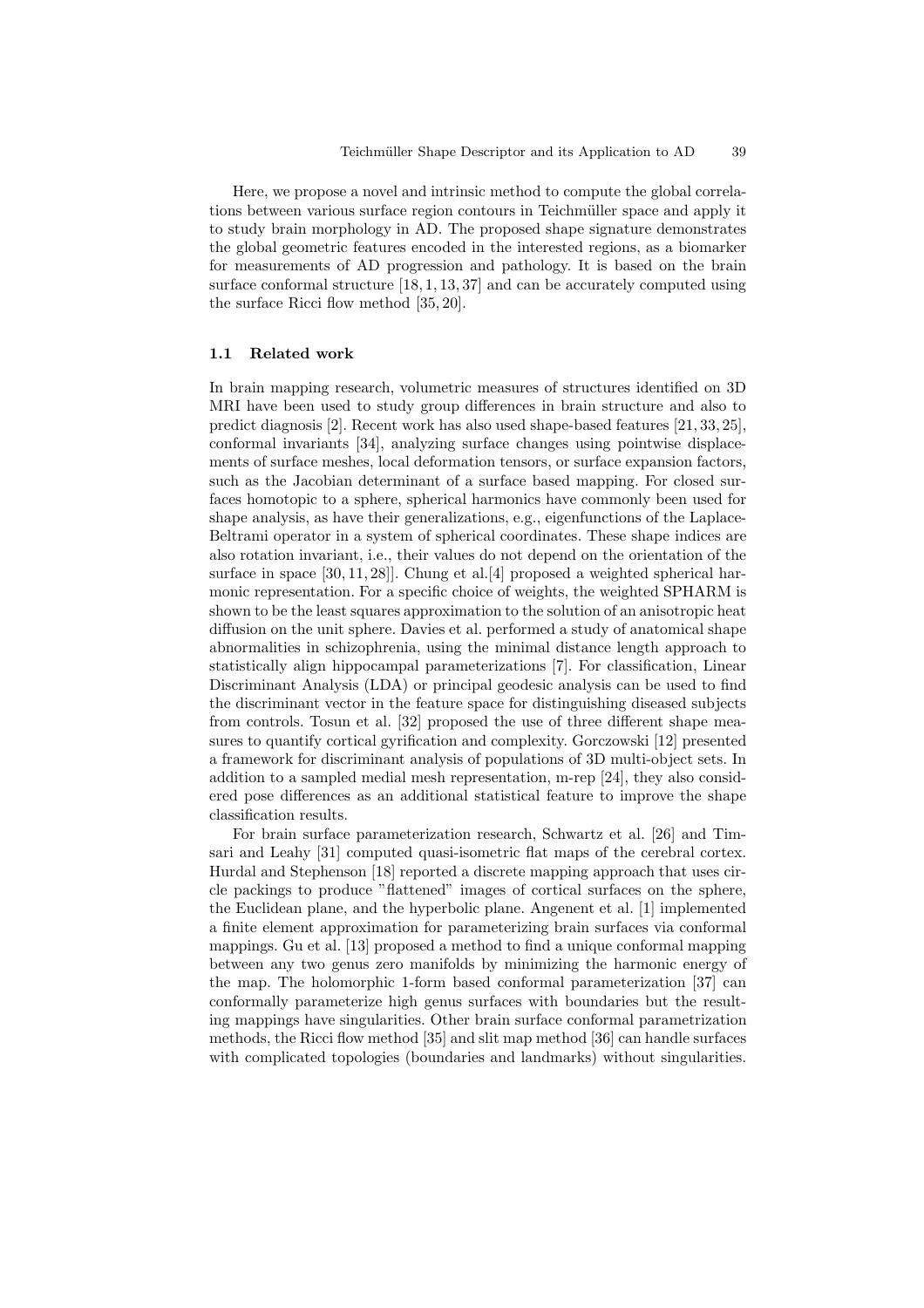Wang et al. [34] applied the Yamabe flow method to study statistical group differences in a group of 40 healthy controls and 40 subjects with Williams syndrome, showing the potential of these surface-based descriptors for localizing cortical shape abnormalities in genetic disorders of brain development.

Conformal mappings have been applied in computer vision for modeling the 2D shape space by Sharon and Mumford [27]. The image plane is separated by a 2D contour, both interior and exterior are conformally mapped to disks, then the contour induces a diffeomorphism of the unit circle, which is the signature of the contour. The signature is invariant under translations and scalings, and able to recover the original contour by conformal welding. Later, this method is generalized to model multiple 2D contours with inner holes in [22]. To the best of our knowledge, our method is the first one to generalized Sharon and Mumford's 2D shape space to 3D surfaces.

#### **1.2 Our Approach**

For a 3D surface, all the contours represent the 'shape' of the surface. Inspired by the beautiful research work of Sharon and Mumford [27] on 2D shape analysis (recently it has been generalized to model multiple 2D contours [22]), we build a Teichmüller space for 3D shapes by using conformal mappings. In this Teichmüller space, every 3D contour (a simple closed curve) is represented by a point in the space; each point denotes a unique equivalence class of diffeomorphisms up to a Möbius transformation. For a 3D surface, the diffeomorphisms of all the contours form a global shape representation of the surface. By using this signature, the similarities of 3D shapes can be quantitatively analyzed, therefore, the classification and recognition of 3D objects can be performed from their observed contours.

We tested our algorithm in some segmented regions on a set of brain left cortical surfaces extracted from 3D anatomical brain MRI scans. The proposed method can reliably compute signatures on two cortical functional areas by computing the diffeomorphisms of each observed contour. Using the signature as the statistics, our method achieve about 92% accuracy rate to discriminate a set of AD subjects from healthy control subjects.

To the best of our knowledge, it is the first work to apply contour diffeomorphism to brain morphometry research. Our experimental results demonstrated that this novel and simple method may be useful to analyze certain functional areas, and it may shed some lights on understanding detecting abnormality regions in brain surface morphometry. Our major **contributions** in this work include:

- 1. A new method to compute Teichmüller shape descriptor, in a way that generalized a prior 2D domain conformal mapping work [27].
- 2. The method is theoretically rigorous and general. It presents a stable way to calculate the diffeomorphisms of contours in general 3D surfaces based on Ricci flow.
- 3. It involves solving elliptic partial differential equations (PDEs), so it is numerically efficient and computationally stable.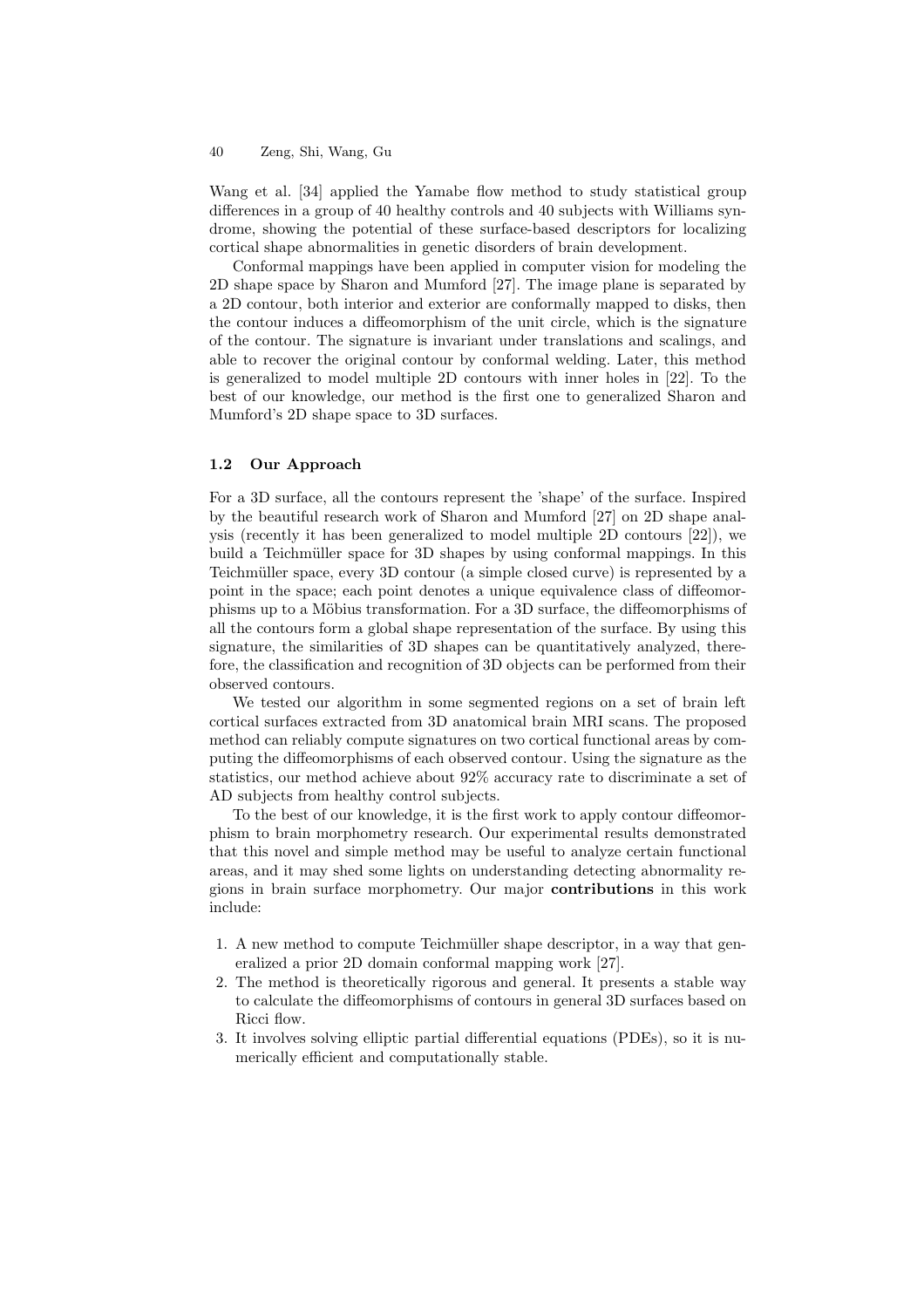

(a) contours on hemisphere brain surface (b) conformal map of base domain  $D_0$ 



Fig. 1. Diffeomorphism signature via uniformization mapping for a genus zero surface with 3 simple closed contours  $\gamma_1, \gamma_2, \gamma_3$  in (a), which correspond to the boundaries  $c_1, c_2, c_3$  of the circle domains  $D_1, D_2, D_3$  in (c), respectively. These three contours are also mapped to the boundaries of the base circle domain  $D_0$  in (b). The curves in (d) demonstrate the diffeomorphisms for the three contours.

4. The shape descriptors are global and invariant to rigid motion and conformal deformations.

**Pipeline.** Figure 1 shows the pipeline for computing the diffeomorphism signature for a surface with 3 closed contours. Here, we use a human brain hemisphere surface whose functional areas are divided and labeled in different color. The contours (simple closed curves) of functional areas can be used to slice the surface open to connected patches. As shown in frames (a-c), three contours  $\gamma_1, \gamma_2, \gamma_3$  are used to divide the whole brain (a genus zero surface S) to 4 patches  $S_0, S_1, S_2, S_3$ ; each of them is conformally mapped to a circle domain (e.g., disk or annuli),  $D_0, D_1, D_2, D_3$ . Note that  $\gamma_1$  is the contour of the joint functional areas of precuneus and posterior cingulate. One contour is mapped to two unit circles in two mappings. The representation of the shape according to each contour is a diffeomorphism of the unit circle to itself, defined as the mapping between periodic polar angles  $(Angle_1, Angle_2), Angle_1, Angle_2 \in [0, 2\pi].$ The proper normalization is employed to remove Möbius ambiguity. The diffeomorphisms induced by the conformal maps of each curve form a diffeomorphism signature, which is the Teichmüller coordinates in Teichmüller space. As shown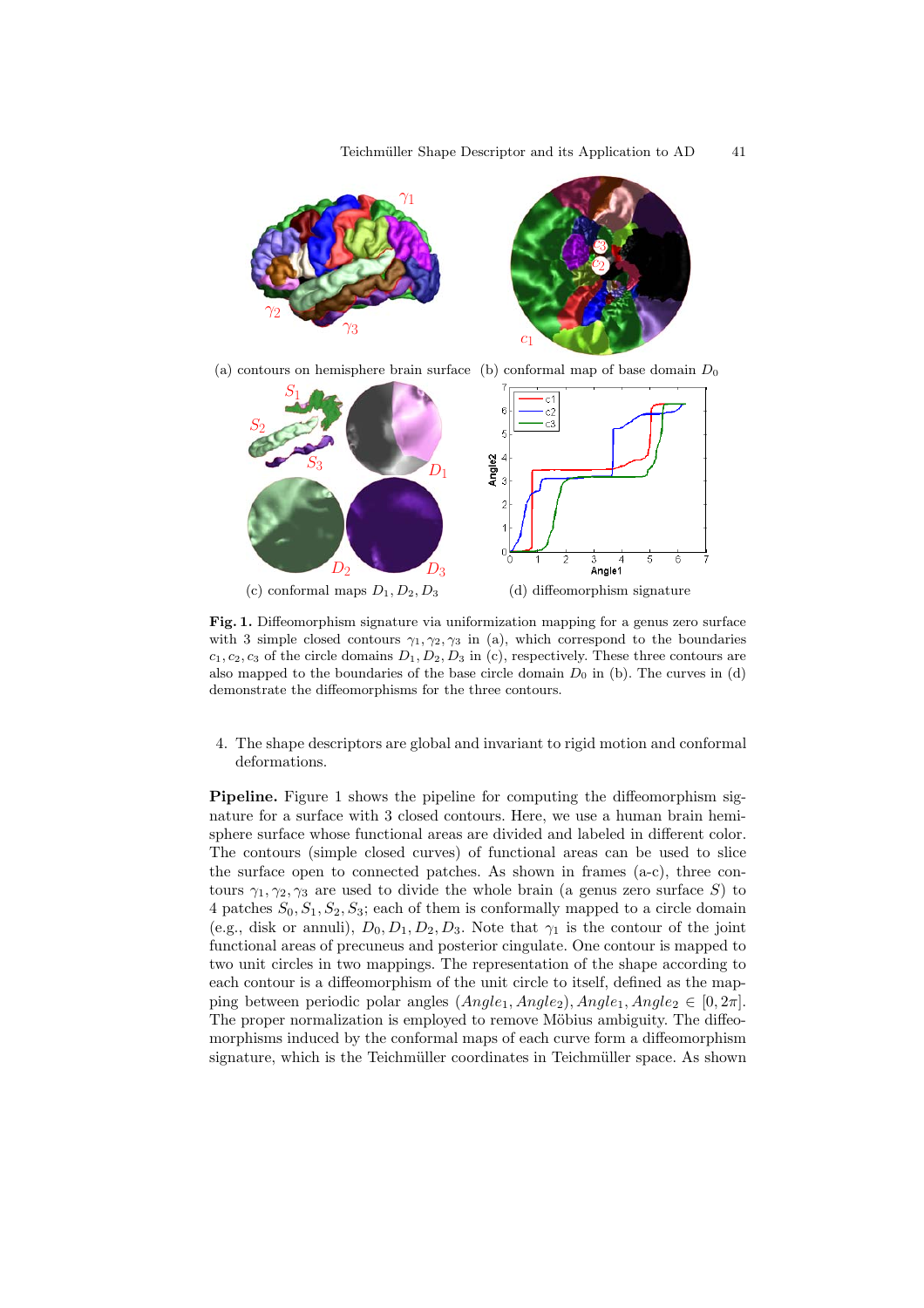in (d), the curves demonstrate the diffeomorphisms for three contours; the area distance is defined as the metric for shape comparison and classification.

## **2 Theoretical Background**

In this section, we briefly introduce the theoretical foundations necessary for the current work. For more details, we refer readers to the classical books [10, 16].

#### **2.1 Surface Uniformization Mapping**

Conformal mapping between two surfaces preserves angles. Suppose  $(S_1, \mathbf{g}_1)$  and  $(S_2, \mathbf{g}_2)$  are two surfaces embedded in  $\mathbb{R}^3$ ,  $\mathbf{g}_1$  and  $\mathbf{g}_2$  are the Euclidean induced Riemannian metrics. A mapping  $\phi: S_1 \to S_2$  is called *conformal*, if the pull back metric of  $\mathbf{g}_2$  induced by  $\phi$  on  $S_1$  differs from  $\mathbf{g}_1$  by a positive scalar function:  $\phi^*$ **g**<sub>2</sub> =  $e^{2\lambda}$ **g**<sub>1</sub>, where  $\lambda : S_1 \to \mathbb{R}$  is a scalar function, called the *conformal factor*.

For example, all the conformal automorphisms of the unit disk form the *Möbius transformation group* of the disk, each mapping is given by

$$
z \to e^{i\theta} \frac{z - z_0}{1 - \bar{z}_0 z}.
$$

All the conformal automorphism group of the extended complex plane  $\mathbb{C} \cup \{\infty\}$ is also called Möbius transformation group, each mapping is given by

$$
z \to \frac{az+b}{cz+d}, ad-bc = 1, a, b, d, c \in \mathbb{C}.
$$

By stereo-graphic projection, the unit sphere can be conformally mapped to the extended complex plane. Therefore, the Möbius transformation group is also the conformal automorphism group of the unit sphere.

*A circle domain* on the complex plane is the unit disk with circular holes. A circle domain can be conformally transformed to another circle domain by Möbius transformations,  $z \to e^{i\theta} \frac{z-z_0}{1-\bar{z}_0 z}$ . All genus zero surfaces with boundaries can be conformally mapped to circle domains:

**Theorem 21 (Uniformization)** *Suppose* S *is a genus zero Riemannian surface with boundaries, then* S *can be conformally mapped onto a circle domain.* All such conformal mappings differ by a Möbius transformation on the unit disk.

This theorem can be proved using Ricci flow straightforwardly. Therefore, the conformal automorphism group of  $S$  Con $f(S)$  is given

$$
Conf(S) := \{ \phi^{-1} \circ \tau \circ \phi | \tau \in M \ddot{o}b(\mathbb{S}^2) \}.
$$

#### 2.2 Teichmüller Space

**Definition 22 (Conformal Equivalence)** *Suppose*  $(S_1, g_1)$  *and*  $(S_2, g_2)$  *are two Riemannian surfaces. We say*  $S_1$  *and*  $S_2$  *are* conformally equivalent *if there is a conformal diffeomorphism between them.*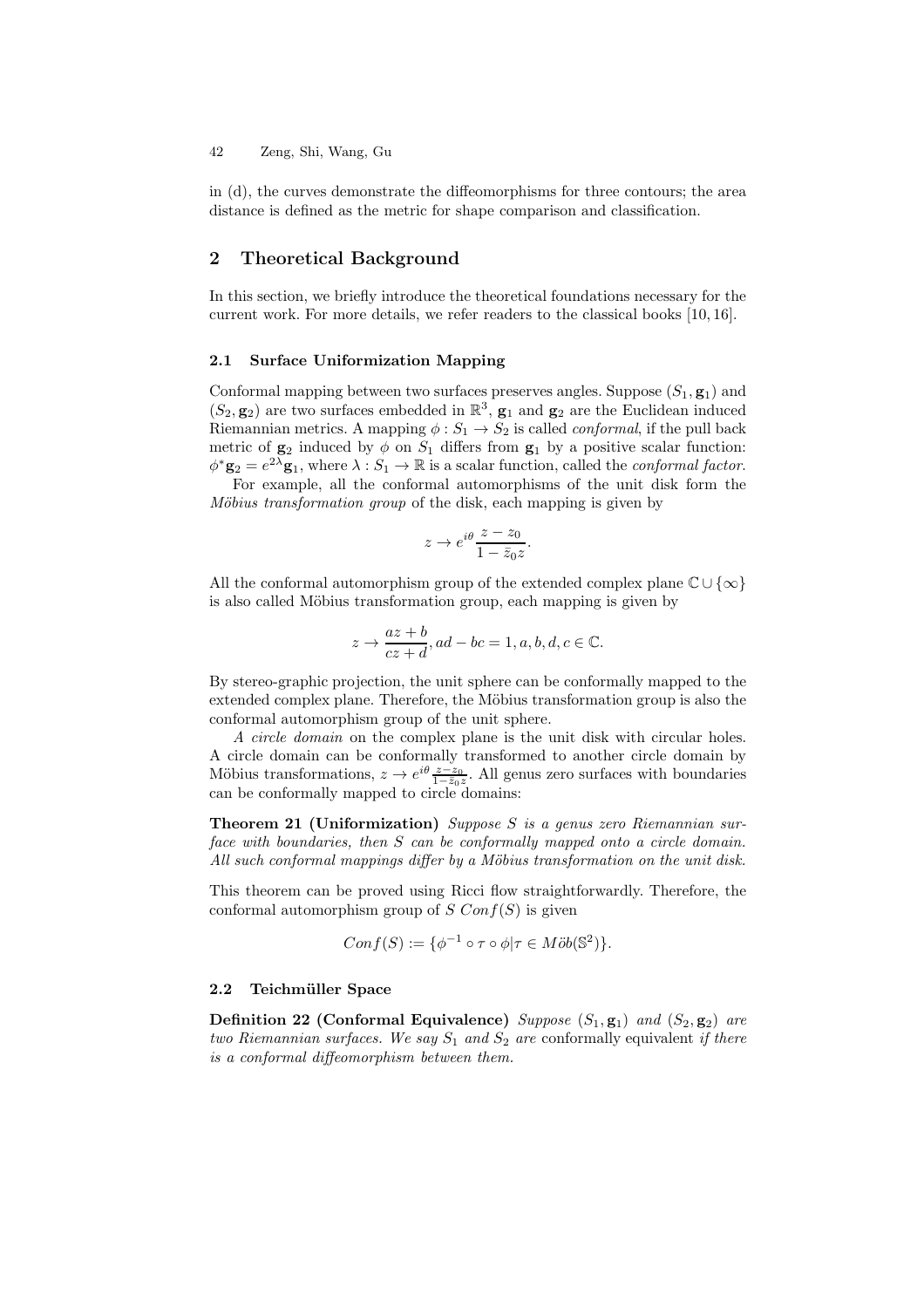All Riemannian surfaces can be classified by the conformal equivalence relation. Each conformal equivalence class shares the same *conformal invariants*, the socalled *conformal module*. The conformal module is one of the key component for us to define the unique shape signature.

**Definition 23 (Teichmüller Space)** *Fixing the topology of the surfaces, all the conformal equivalence classes form a manifold, which is called the Teichmüller space.*

For example, all topological disks (genus zero Riemannian surfaces with single boundary) can be conformally mapped to the planar disk. Therefore, the Teichmuller space for topological disks consists of a single point.

Suppose a genus zero Riemannian surface  $S$  has  $n$  boundary components  ${\gamma_1, \gamma_2, \cdots, \gamma_n}, \ \partial S = \gamma_1 + \gamma_2 + \cdots + \gamma_n, \ \phi : S \to \mathbb{D}$  is the conformal mapping that maps S to a circle domain  $\mathbb{D}$ , such that (a).  $\phi(\gamma_1)$  is the exterior boundary of the D; (b)  $\phi(\gamma_2)$  centers at the origin; (c) The center of  $\phi(\gamma_3)$  is on the imaginary axis. Then the conformal module of the surface  $S$  (also the circle domain D) is given by  $Mod(S) = \{(c_i, r_i)|i = 1, 2, \dots, n\}$ . This shows the Teichmüller space of genus zero surfaces with n boundaries is of  $3n - 6$  dimensional. The Teichmüller space has a so-called Weil-Peterson metric [27], so it is a Riemannian manifold. Furthermore it is with negative sectional curvature, therefore, the geodesic between arbitrary two points is unique.

#### **2.3 Surface Ricci Flow**

Surface Ricci flow is the powerful tool to compute uniformization. *Ricci flow* refers to the process of deforming Riemannian metric **g** proportional to the curvature, such that the curvature  $K$  evolves according to a heat diffusion process, eventually the curvature becomes constant everywhere. Suppose the metric  **in local coordinate. Hamilton [15] introduced the Ricci flow as** 

$$
\frac{dg_{ij}}{dt} = -Kg_{ij}.
$$

Surface Ricci flow conformally deforms the Riemannian metric, and converges to constant curvature metric [3]. Furthermore, Ricci flow can be used to compute the unique conformal Riemannian metric with the prescribed curvature.

**Theorem 24 (Hamilton and Chow [3])** *Suppose* S *is a closed surface with a Riemannian metric. If the total area is preserved, the surface Ricci flow will converge to a Riemannian metric of constant Gaussian curvature.*

#### **2.4 Teichm¨uller Shape Descriptor**

Suppose  $\Gamma = \{\gamma_0, \gamma_1, \cdots, \gamma_n\}$  is a set of non-intersecting smooth closed curves on a genus zero closed surface.  $\Gamma$  segments the surface to a set of connected components  $\{\Omega_0, \Omega_1, \cdots, \Omega_n\}$ , each segment  $\Omega_i$  is a genus zero surface with boundary components. Construct the uniformization mapping  $\phi_k : \Omega_k \to \mathbb{D}_k$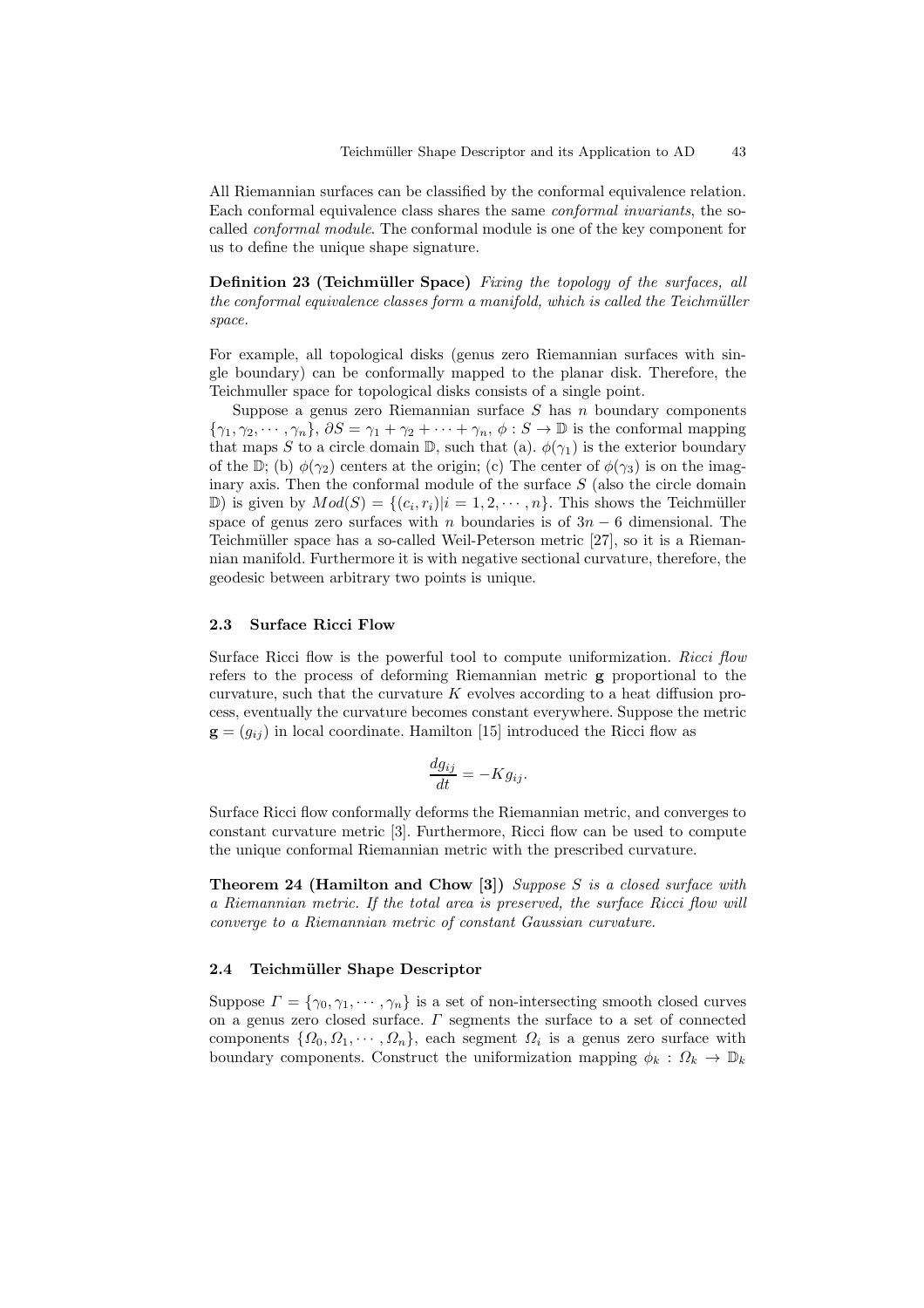to map each segment  $\Omega_k$  to a circle domain  $\mathbb{D}_k$ ,  $0 \leq k \leq n$ . Assume  $\gamma_i$  is the common boundary between  $\Omega_j$  and  $\Omega_k$ , then  $\phi_j(\gamma_i)$  is a circular boundary on the circle domain  $\mathbb{D}_j$ ,  $\phi_k(\gamma_i)$  is another circle on  $\mathbb{D}_k$ . Let  $f_i|_{\mathbb{S}^1} := \phi_j \circ \phi_k^{-1}|_{\mathbb{S}^1} : \mathbb{S}^1 \to \mathbb{S}^1$ be the diffeomorphism from the circle to itself. We called the the diffeomorphism  $f_i$  the *signature of*  $\gamma_i$ .

**Definition 25 (Signature of a Family of Loops)** *The signature of a family non-intersecting closed 3D curves*  $\Gamma = \{\gamma_0, \gamma_1, \cdots, \gamma_k\}$  *on a genus zero closed surface is defined as:*  $S(\Gamma) := \{f_0, f_1, \cdots, f_k\} \cup \{Mod(\mathbb{D}_0), Mod(\mathbb{D}_1), \cdots, Mod(\mathbb{D}_k)\}.$ 

The following **main theorem** plays fundamental role for the current work. Note that if a circle domain  $\mathbb{D}_k$  is disk, its conformal module can be omitted from the signature.

**Theorem 26 (Main Theorem)** *The family of smooth 3D closed curves* Γ *on a genus zero closed Riemannian surface is determined by its signature* S(Γ)*, unique up to a conformal automorphism of the surface*  $\eta \in Conf(S)$ *.* 

The proof of Theorem 26 can be found in the appendix section.

The theorem states that the proposed signature determine shapes up to a Möbius transformation. We can further do a normalization that fixes  $\infty$  to  $\infty$ and that the differential carries the real positive axis at  $\infty$  to the real positive axis at  $\infty$ , as in Sharon and Mumford's paper [27]. The signature can then determine the shapes uniquely up to translation and scaling.

The shape signature  $S(\Gamma)$  gives us a complete representation for the space of shapes. It inherits a natural metric. Given two shapes  $\Gamma_1$  and  $\Gamma_2$ . Let  $S(\Gamma_i) :=$  $\{f_0^i, f_1^i, \dots, f_k^i\} \cup \{Mod(\mathbb{D}_0^i), Mod(\mathbb{D}_1^i), \dots, Mod(\mathbb{D}_k^i)\}$   $(i = 1, 2)$ . We can define a metric  $d(S(T_1), S(T_2))$  between the two shape signatures using the natural metric in the Teichmüller space.Our signature is stable under geometric noise. Our algorithm depends on conformal maps from surfaces to circle domains using discrete Ricci flow method.

# **3 Algorithm**

In this section, we explain each step of the pipeline in Figure 1 in details.

### **3.1 Circular Uniformization Mapping**

We apply discrete Ricci flow method [20] to conformally map the surfaces onto planar circle domains  $\phi_k : S_k \to \mathbb{D}$ . The surface is represented as a triangle mesh Σ. A discrete Riemannian metric is represented as the edge length.

We associate each vertex  $v_i$  with a circle  $(v_i, \gamma_i)$ , where  $\gamma_i$  is the radius. Let  $u_i = \log \gamma_i$  be the discrete conformal factor. The discrete Ricci flow is defined as follows:

$$
\frac{du_i(t)}{dt} = (\bar{K}_i - K_i),\tag{1}
$$

where  $\bar{K}_i$  is the user defined target curvature and  $K_i$  is the curvature induced by the current metric. The discrete Ricci flow has exactly the same form as the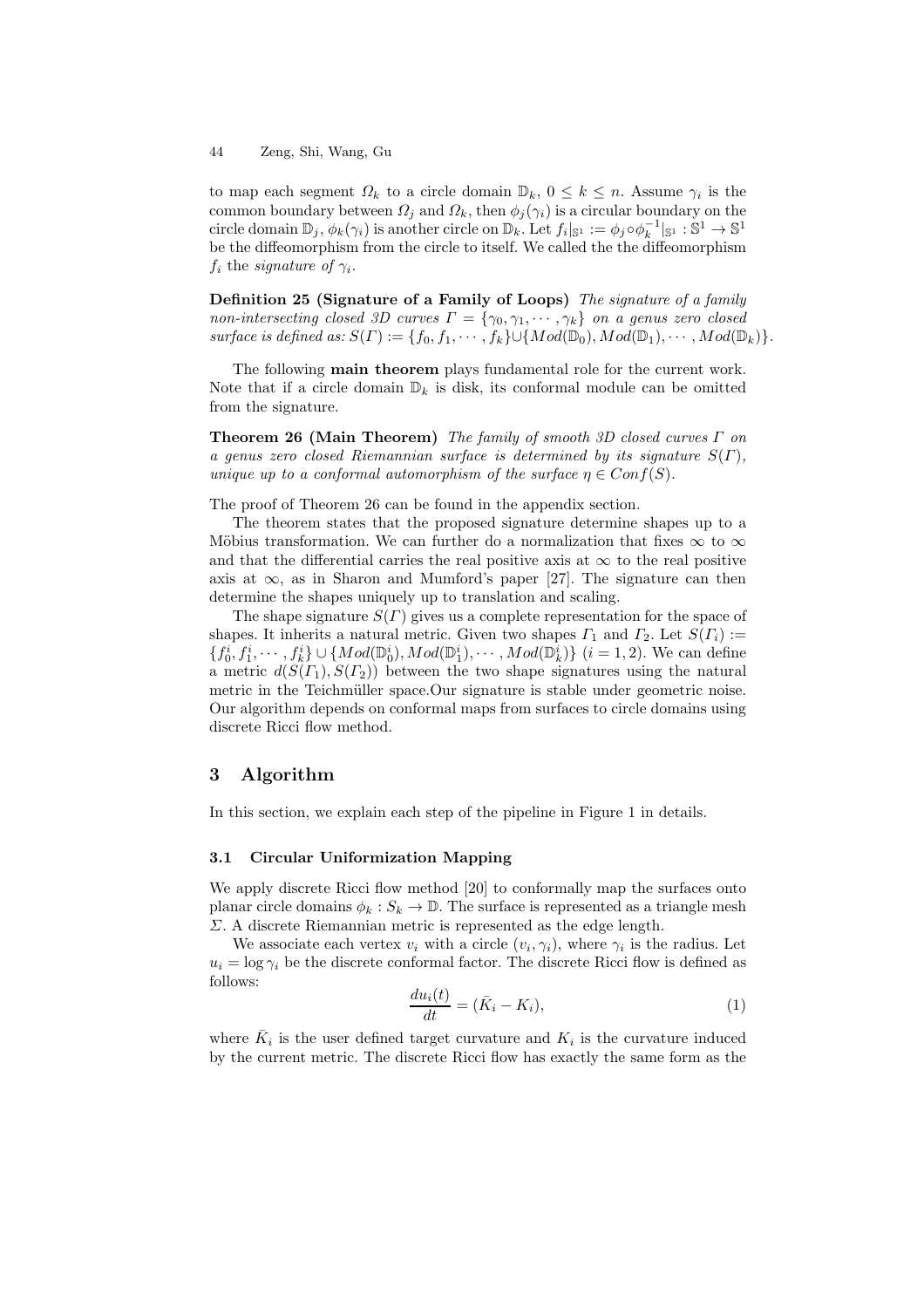smooth Ricci flow, which conformally deforms the discrete metric according to the Gaussian curvature. The computation is based on circle packing metric [20].

Suppose  $\Sigma$  is a genus zero mesh with multiple boundary components. The uniformization conformal mapping  $\phi : \Sigma \to \mathbb{D}$ , where  $\mathbb{D}$  is the circle domain, can be computed using Ricci flow by setting the prescribed curvature as follows: (a) The geodesic curvature on the exterior boundary is  $+1$  everywhere; (b) the geodesic curvature on other boundaries are negative constants; (c) the Gaussian curvature on interior points are zeros everywhere. We use this method to compute conformal mapping, and get conformal module and shape descriptor. The main challenge is that the target curvature is dynamically determined by the metric. The metric is evolving, so is the target curvature. The detailed algorithm is reported in [38].

# **3.2 Computing Shape Descriptor**

After the computation of the conformal mapping, each connected component is mapped to a circle domain. We define an order for all the loops on the surface, this induces an order for all the boundary components on each segment. Then by the definition for the conformal module of a circle domain, we normalize each circle domain using a Möbius transformation, then compute the conformal modules directly. For those segments, which are simply connected and mapped to the unit disk, we compute its mass center, and use a Möbius transformation to map the center to the origin.

Each loop on the surface becomes the boundary components on two segments, both boundary components are mapped to a circle under the uniformization mapping. Then we compute the signature directly.

# **4 Experimental Results**

We demonstrate the efficiency and efficacy of our method by analyzing the human brain cortexes of Alzheimer's disease (AD) and healthy control subjects. The brain surfaces are represented as triangular meshes; a half brain with  $100K$ triangles. We implement the algorithm using generic  $C++$  on windows XP platform, with Intel Xeon CPU 3.39 GHz, 3.98 G RAM. The numerical systems are solved using Matlab C++ library. In general, the signature calculation on each half brain surface with 2 or 3 contours on each half takes less than 1 minute to compute, even on complicated domains.

*Data and preprocessing.* The experimental data include 12 Alzheimer disease patients and 12 healthy control subjects. The structural MRI images were from the AD Neuroimaging Initiative (ADNI [19, 23]. We used Freesurfer's automated processing pipeline [6] for automatic skull stripping, tissue classification, surface extraction, cortical and subcortical parcellations. It calculates volumes of individual grey matter parcellations in  $mm^3$  and surface area in  $mm^2$ . It also provides surface and volume statistics for about 34 different cortical structures, and also computes geometric characteristics such as curvature, curvedness, local foldedness for each of the parcellations [8]. In this work, we studied segmented surface regions for group difference analysis.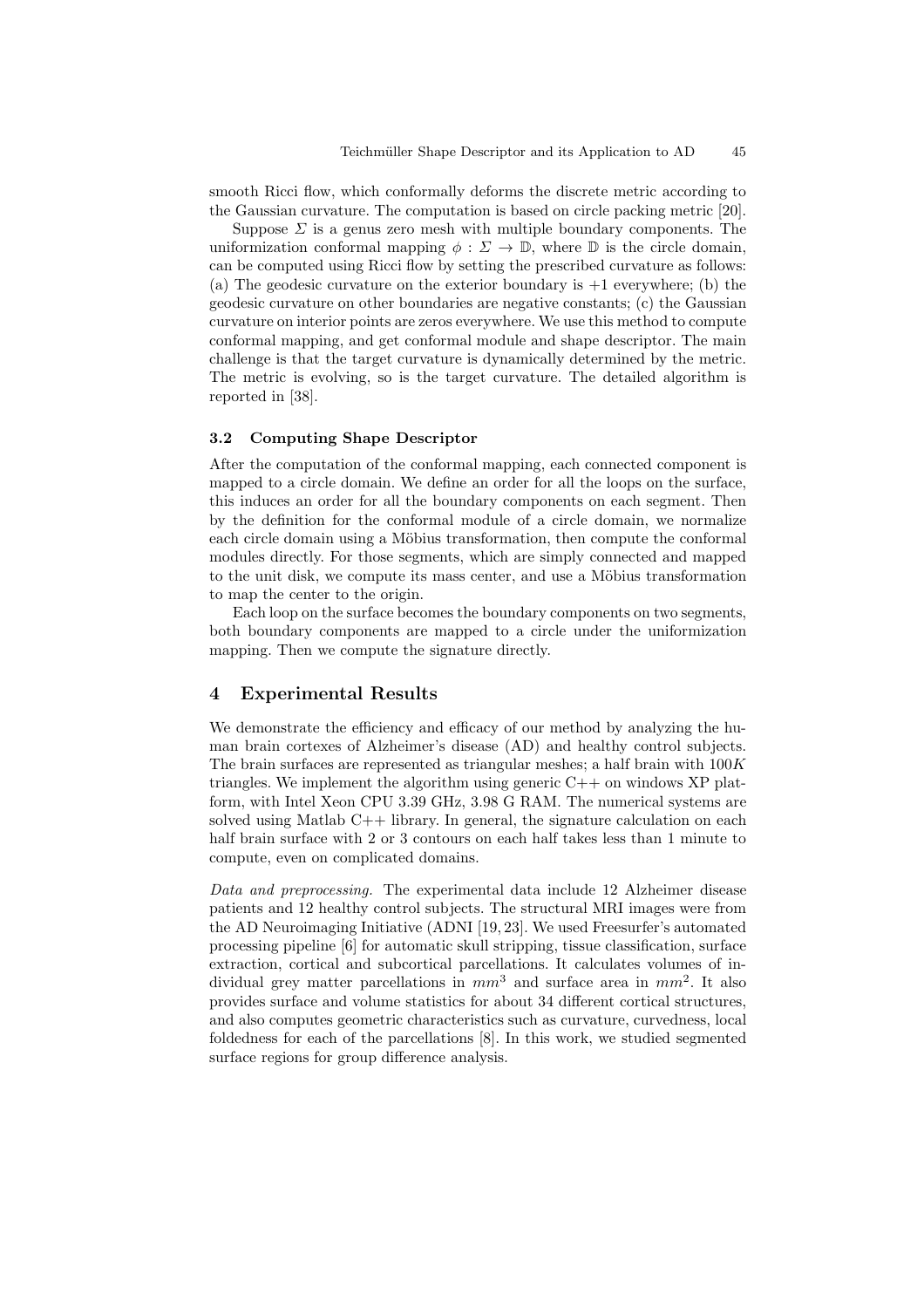

Fig. 2. Diffeomorphisim signature  $(d_{left}, d_{right})$  of a healthy control brain cortex. Each  $(left and right)$  half brain is a genus zero surface with 2 contours.

*Quantitative analysis.* Figure 2 shows an example of diffeomorphism signatures for a brain cortical surface. We selected two contours on the left and the right half brain cortical surfaces, which correspond to superior temporal and the joint areas of precuneus and posterior cingulate. Early researches [17, 14] have indicated that these two areas may have significant atrophy in AD group. These two contours segment a brain hemisphere surface to 3 patches; one topological annulus (called the base domain), two topological disks. The base domain with two boundaries is mapped to an annulus, one boundary to exterior unit circle, the other one to the inner concentric circle. The diffeomorphism signature for each contour is plotted as a monotonic curve within the square  $[0, 2\pi] \times [0, 2\pi]$ . The area difference between the plotted curves,  $d = \int_0^{2\pi} (Angle_2^2 - Angle_2^1) dAngle_1$ , is used as the metric to represent the global shape of both contours. So the signature of the whole brain surface is represented as a pair  $(d_{left}, d_{right})$  for combining the left-hemisphere and right-hemisphere brain shape signatures. The method was tested on 12 AD subjects and 12 healthy subjects, with mean signatures (3.6827, −7.12957) and (5.2752, −5.6036), respectively. Figure 3 shows that with a simple linear discriminant analysis (LDA) model, there were only two subjects that were not correctly classified. It demonstrates that the proposed global diffeomorphism signature of contours is very efficient and may be effective to differentiate the shapes within healthy control and AD subject groups.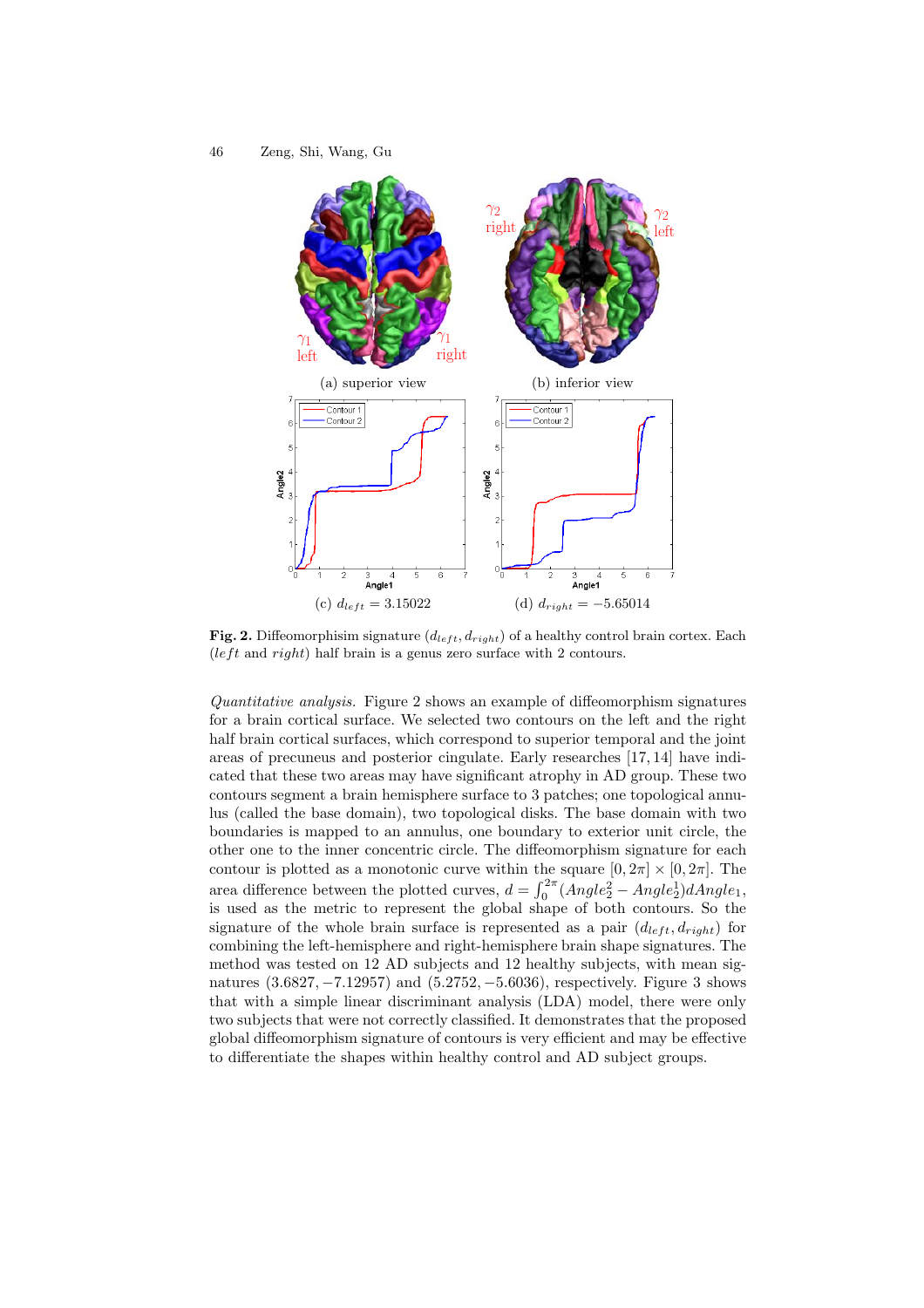

**Fig. 3.** Distribution of diffeomorphism signature for 12 AD (in red) and 12 healthy control (CTL) (in blue) subjects. Each point denotes the diffeomorphism signature value  $(d_{left}, d_{right})$  for a whole brain surface, computed as in Figure 2.

*Discussion.* The proposed work is based on surface Ricci flow research. Computing the conformal module is equivalent to solving an elliptic partial differential equation on surfaces. According to PDE theory, the solution is smoother than its boundary conditions, so the solution process is quite stable.

For surface-based AD research, the state-of-the-art work has used cortical thickness as the measurement [29, 5]. However, recent research [39] indicated that the commonly used cortical thickness and cortical area measurements are genetically and phenotypically independent. The biological meaning of the proposed shape signature is closely related to brain atrophy so it is more related to cortical area changes. Our method provides a unique and intrinsic shape feature to study brain morphometry changes caused by brain atrophy. It studies the sensitivity and reproducibility of shape features computed in the entire brain surface domain. The gained insights help improve our understanding to AD related pathology and discover the precise etiology of the grey matter changes. The preliminary results demonstrated that the shape signature provides a reasonably good discriminant power for AD biomarker research. We currently studied the superior temporal area, which is directly related to medial temporal lobe atrophy. The method can be equally applied to other regions as well. In future, we may study/compare other functional areas in the medial temporal lobe.

# **5 Conclusion**

In this paper, we propose a novel method that computes the global shape signatures on specified functional areas on brain cortical surfaces in Teichmüller space. In the future, we will further explore and validate other applications of this global correlation shape signature in neuroimaging and shape analysis research.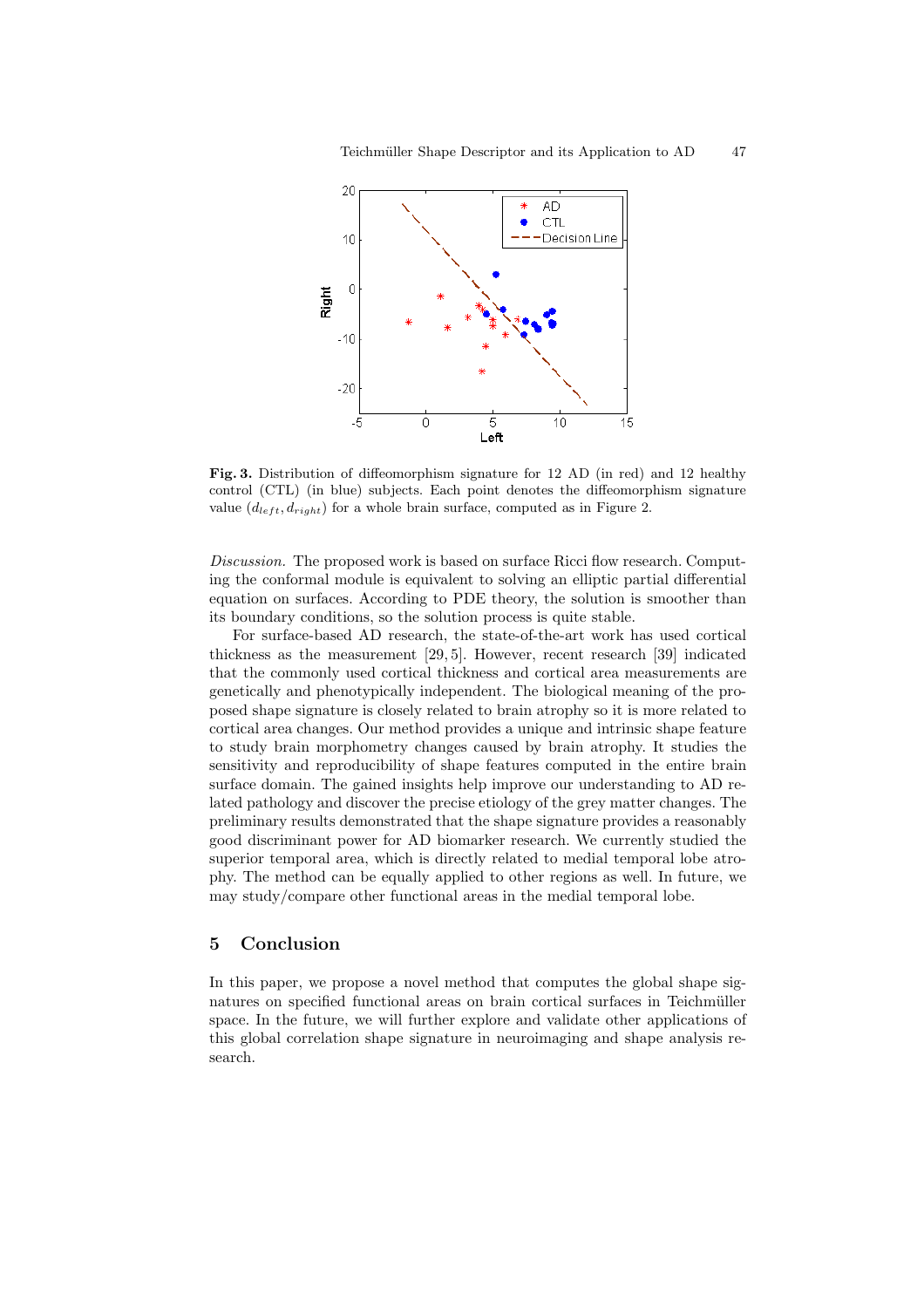#### **References**

- 1. S. Angenent, S. Haker, R. Kikinis, and A. Tannenbaum. Nondistorting flattening maps and the 3D visualization of colon CT images. *IEEE Trans. Med. Imag.*, 19:665–671, 2000.
- 2. J. Ashburner, C. Hutton, R. Frackowiak, I. Johnsrude, C. Price, and K. Friston. Identifying global anatomical differences: deformation-based morphometry. *Human Brain Mapping*, 6:348–357, 1998.
- 3. B. Chow, P. Lu, and L. Ni. *Hamilton's Ricci Flow*. American Mathematical Society, 2006.
- 4. M. K. Chung, K. M. Dalton, and R. J. Davidson. Tensor-based cortical surface morphometry via weighted spherical harmonic representation. *IEEE Trans. Med. Imag.*, 27:1143–1151, 2008.
- 5. R. Cuingnet, E. Gerardin, J. Tessieras, G. Auzias, S. Lehricy, M.-O. Habert, M. Chupin, H. Benali, and O. Colliot. Automatic classification of patients with Alzheimer's disease from structural MRI: A comparison of ten methods using the ADNI database. *NeuroImage*, 56(2):766 – 781, 2011.
- 6. A. M. Dale, B. Fischl, and M. I. Sereno. Cortical surface-based analysis I: segmentation and surface reconstruction. *Neuroimage*, 27:179–194, 1999.
- 7. R. H. Davies, C. J. Twining, P. D. Allen, T. F. Cootes, and C. J. Taylor. Shape discrimination in the hippocampus using an MDL model. *in Proc. Infor. Proc. Med. Imag. (IPMI)*, 2003.
- 8. R. S. Desikan, F. Segonne, B. Fischl, B. T. Quinn, B. C. Dickerson, D. Blacker, R. L. Buckner, A. M. Dale, R. P. Maguire, B. T. Hyman, M. S. Albert, and R. J. Killiany. An automated labeling system for subdividing the human cerebral cortex on MRI scans into gyral based regions of interest. *Neuroimage*, 31:968–80, 2006.
- 9. B. Fischl, M. I. Sereno, and A. M. Dale. Cortical surface-based analysis II: Inflation, flattening, and a surface-based coordinate system. *NeuroImage*, 9:195 – 207, 1999.
- 10. F. P. Gardiner and N. Lakic. *Quasiconformal Teichmuller theory*. American Mathematical Society, 2000.
- 11. G. Gerig, M. Styner, D. Jones, D. Weinberger, and J. Lieberman. Shape analysis of brain ventricles using SPHARM. *in Proc. MMBIA 2001*, pages 171–178, 2001.
- 12. K. Gorczowski, M. Styner, J.-Y. Jeong, J. S. Marron, J. Piven, H. C. Hazlett, S. M. Pizer, and G. Gerig. Statistical shape analysis of multi-object complexes. *IEEE Conf. Comp. Vis. Patt. Recog. CVPR '07*, pages 1–8, 2007.
- 13. X. Gu, Y. Wang, T. F. Chan, P. M. Thompson, and S.-T. Yau. Genus zero surface conformal mapping and its application to brain surface mapping. *IEEE Trans. Med. Imag.*, 23:949–958, 2004.
- 14. X. Guo, Z. Wang, K. Li, Z. Li, Z. Qi, Z. Jin, L. Yao, and K. Chen. Voxel-based assessment of gray and white matter volumes in Alzheimer's disease. *Neurosci Lett*, 468:146–50, 2010.
- 15. R. S. Hamilton. The Ricci flow on surfaces. *Mathematics and general relativity*, 71:237–262, 1988.
- 16. P. Henrici. *Applied and Computational Complex Analysis*, volume 3. Wiley-Intersecience, 1988.
- 17. X. Hua, S. Lee, D. P. Hibar, I. Yanovsky, A. D. Leow, A. W. Toga, C. R. J. Jr, M. A. Bernstein, E. M. Reiman, D. J. Harvey, J. Kornak, N. Schuff, G. E. Alexander, M. W. Weiner, and P. M. Thompson. Mapping Alzheimer's disease progression in 1309 MRI scans: Power estimates for different inter-scan intervals. *Neuroimage*, 51:63–75, 2010.
- 18. M. K. Hurdal and K. Stephenson. Cortical cartography using the discrete conformal approach of circle packings. *NeuroImage*, 23:S119–S128, 2004.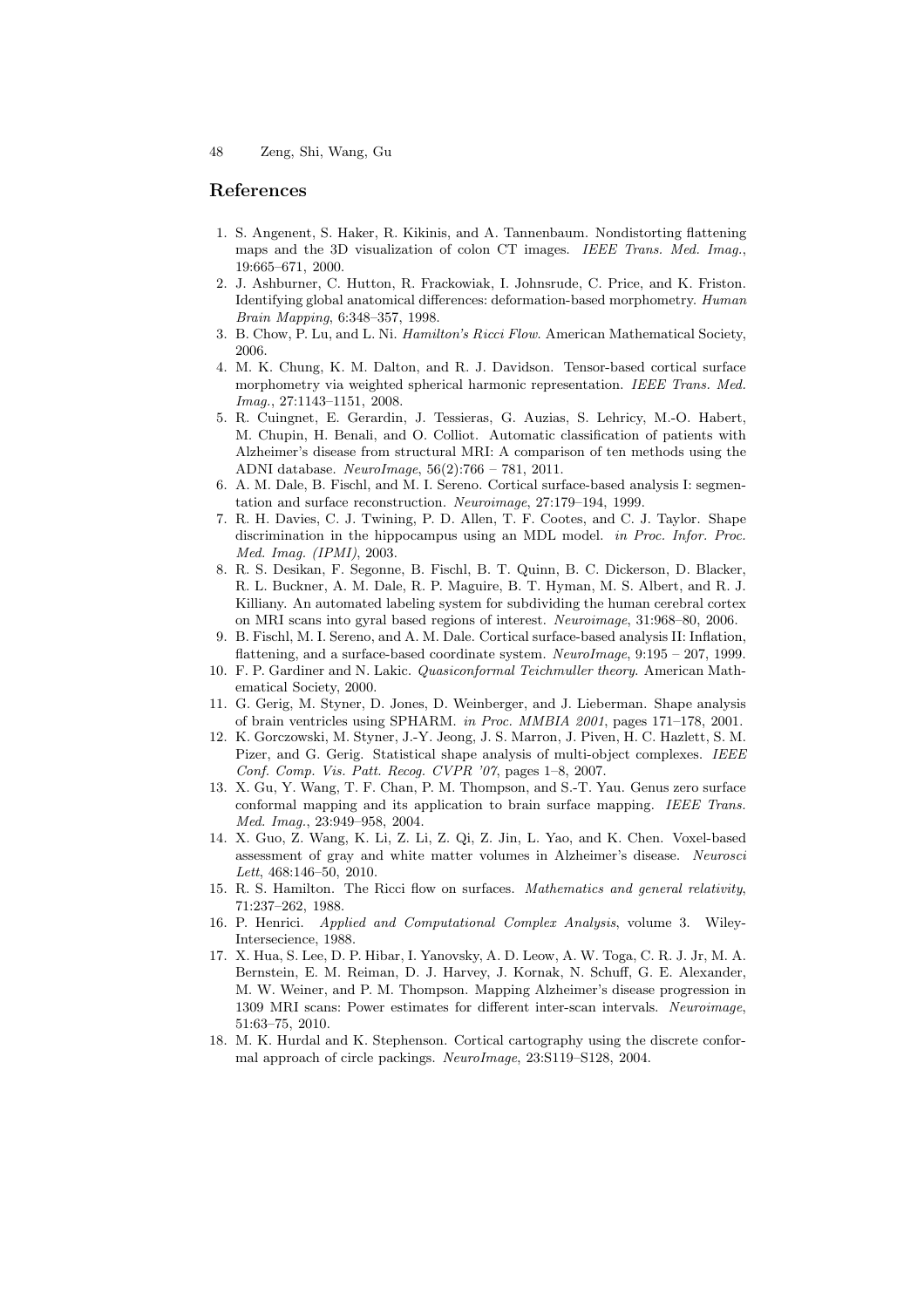- 19. C. R. J. Jack, M. A. Bernstein, N. C. Fox, P. M. Thompson, G. Alexander, D. Harvey, B. Borowski, P. J. Britson, J. L. Whitwell, C. Ward, and e. al. The Alzheimer's disease neuroimaging initiative (ADNI): MRI methods. *J. of Mag. Res. Ima.*, 27:685–691, 2007.
- 20. M. Jin, J. Kim, F. Luo, and X. Gu. Discrete surface Ricci flow. *IEEE Trans. Vis. Comput. Graphics*, 14:1030–1043, September 2008.
- 21. X. Liu, Y. Shi, I. Dinov, and W. Mio. A computational model of multidimensional shape. *Int J Comput Vis*, 89:69–83, 2010.
- 22. L. M. Lui, W. Zeng, S.-T. Yau, and X. Gu. Shape analysis of planar objects with arbitrary topologies using conformal geometry. In *ECCV 2010*, 2010.
- 23. S. G. Mueller, M. W. Weiner, L. J. Thal, R. C. Petersen, C. Jack, W. Jagust, J. Q. Trojanowski, A. W. Toga, and L. Beckett. The Alzheimer's disease neuroimaging initiative. *Neuroimaging clinics of North America*, 15:869–877, 2005.
- 24. S. Pizer, D. Fritsch, P. Yushkevich, V. Johnson, and E. Chaney. Segmentation, registration, and measurement of shape variation via image object shape. *IEEE Trans. Med. Imag.*, 18:851–865, 1999.
- 25. A. Qiu and M. I. Miller. Multi-structure network shape analysis via normal surface momentum maps. *NeuroImage*, 42:1430–8, 2008.
- 26. E. L. Schwartz, A. Shaw, and E. Wolfson. A numerical solution to the generalized Mapmaker's problem: Flattening nonconvex polyhedral surfaces. *IEEE Trans. Patt. Anal. Mach. Intell.*, 11:1005–1008, 1989.
- 27. E. Sharon and D. Mumford. 2D-shape analysis using conformal mapping. *Int. J. Comput. Vision*, 70:55–75, October 2006.
- 28. L. Shen, A. J. Saykin, M. K. Chung, and H. Huang. Morphometric analysis of hippocampal shape in mild cognitive impairment: An imaging genetics study. *in IEEE 7th International Conference Bioinformatics and Bioengineering*, 2007.
- 29. P. M. Thompson, K. M. Hayashi, G. D. Zubicaray, A. L. Janke, S. E. Rose, J. Semple, D. Herman, M. S. Hong, S. S. Dittmer, D. M. Doddrell, and A. W. Toga. Dynamics of gray matter loss in Alzheimer's disease. *J. Neuroscience*, 23:994–1005, 2003.
- 30. P. M. Thompson and A. W. Toga. A surface-based technique for warping 3 dimensional images of the brain. *IEEE Trans. Med. Imag.*, 15:1–16, 1996.
- 31. B. Timsari and R. M. Leahy. Optimization method for creating semi-isometric flat maps of the cerebral cortex. *Medical Imaging 2000: Image Processing*, 3979:698– 708, 2000.
- 32. D. Tosun, A. Reiss, A. D. Lee, R. A. Dutton, K. M. Hayashi, U. Bellugi, A. M. Galaburda, J. R. Korenberg, D. L. Mills, A. W. Toga, and P. M. Thompson. Use of 3-D cortical morphometry for mapping increased cortical gyrification and complexity in Williams syndrome. *Biom. Imag.: Nano to Macro, 2006. 3rd IEEE Int. Symp. on, 2006*, pages 1172–1175, 2006.
- 33. A. Trouve and L. Younes. Metamorphoses through Lie group action. *Foundations of Computational Mathematics*, 5:173–198, 2005.
- 34. Y. Wang, X. Gu, T. F. Chan, and P. M. Thompson. Shape analysis with conformal invariants for multiply connected domains and its application to analyzing brain morphology. *IEEE Conf. Comp. Vis. Patt. Recog. CVPR '09*, pages 202–209, 2009.
- 35. Y. Wang, X. Gu, T. F. Chan, P. M. Thompson, and S.-T. Yau. Brain surface conformal parameterization with algebraic functions. *Med. Image Comp. Comput.- Assist. Intervention, Proceedings, Part II*, pages 946–954, 2006.
- 36. Y. Wang, X. Gu, T. F. Chan, P. M. Thompson, and S.-T. Yau. Conformal slit mapping and its applications to brain surface parameterization. *Med. Image Comp. Comput.-Assist. Intervention, Proceedings, Part I*, pages 585–593, 2008.
- 37. Y. Wang, L. Lui, X. Gu, K. M. Hayashi, T. F. Chan, A. W. Toga, P. M. Thompson, and S.-T. Yau. Brain surface conformal parameterization using Riemann surface structure. *IEEE Trans. Med. Imag.*, 26:853–865, 2007.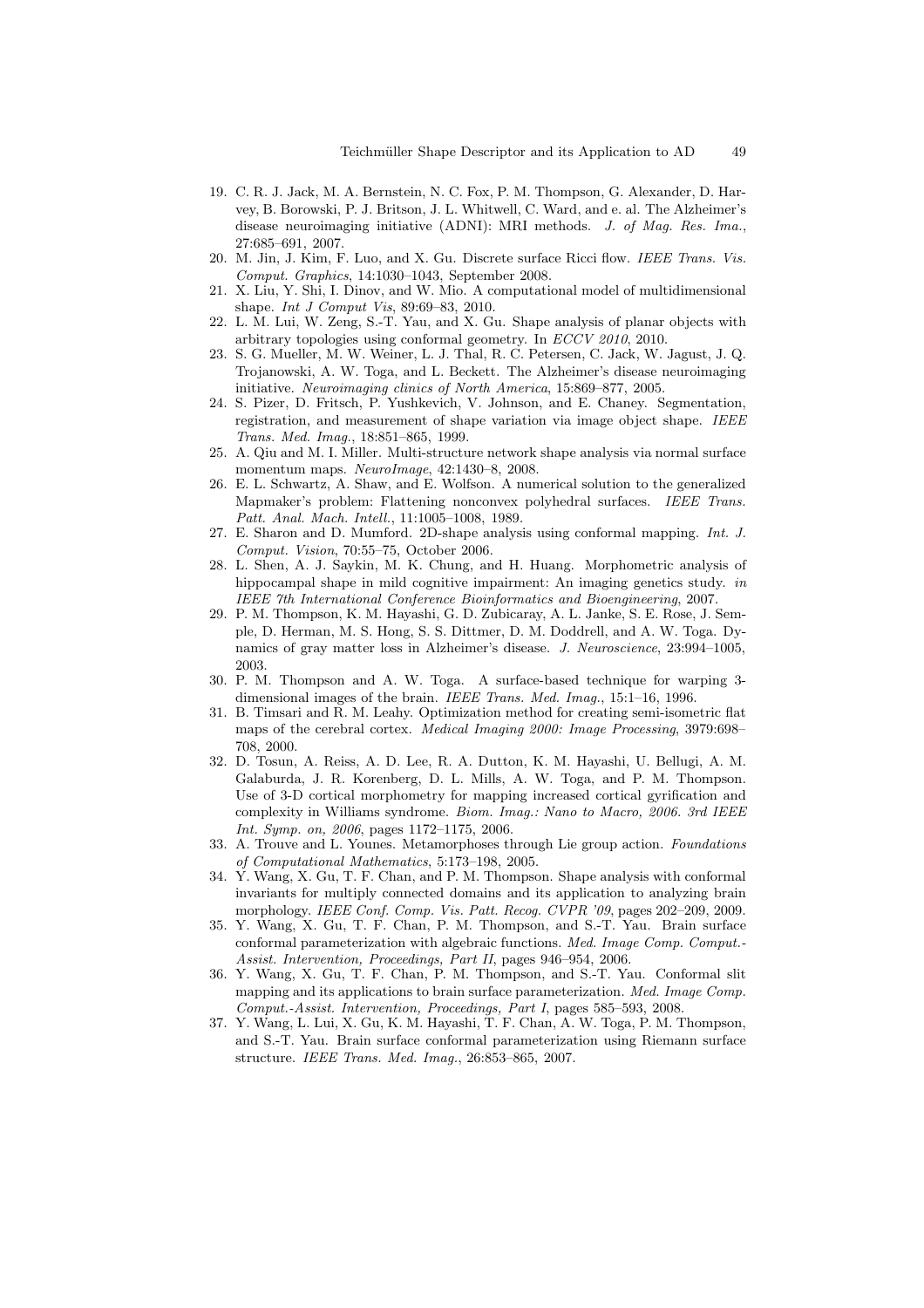

**Fig. 4.** Proof for the main theorem, the signature uniquely determines the family of closed curves unique up to a Mboius transformation.

- 38. Y. Wang, J. Shi, X. Yin, X. Gu, T. F. Chan, S.-T. Yau, A. W. Toga, and P. M. Thompson. Brain surface conformal parameterization with the Ricci flow. *submitted to IEEE Trans. Med. Imag.*, 2011.
- 39. A. M. Winkler, P. Kochunov, J. Blangero, L. Almasy, K. Zilles, P. T. Fox, R. Duggirala, and D. C. Glahn. Cortical thickness or grey matter volume? The importance of selecting the phenotype for imaging genetics studies. *NeuroImage*, 53(3):1135 – 1146, 2010.

## **Appendix: Proof of Theorem 26**

*proof* See Figure 4. In the left frame, a family of planar smooth curves  $\Gamma = \{ \gamma_0,$  $\cdots$ ,  $\gamma_5$ } divide the plane to segments  $\{\Omega_0, \Omega_1, \cdots, \Omega_6\}$ , where  $\Omega_0$  contains the  $\infty$  point. We represent the segments and the curves as a tree in the second frame, where each node represents a segment  $\Omega_k$ , each link represents a curve  $\gamma_i$ . If  $\Omega_j$ is included by  $\Omega_i$ , and  $\Omega_i$  and  $\Omega_j$  shares a curve  $\gamma_k$ , then the link  $\gamma_k$  in the tree connects  $\Omega_j$  to  $\Omega_i$ , denoted as  $\gamma_k : \Omega_i \to \Omega_j$ . In the third frame, each segment  $\Omega_k$  is mapped conformally to a circle domain  $D_k$  by  $\Phi_k$ . The signature for each closed curve  $\gamma_k$  is computed  $f_{ij} = \Phi_i \circ \Phi_j^{-1}|_{\gamma_k}$ , where  $\gamma_k : \Omega_i \to \Omega_j$  in the tree. In the last frame, we construct a Riemann sphere by gluing circle domains  $D_k$ 's using  $f_{ij}$ 's in the following way. The gluing process is of bottom up. We first glue the leaf nodes to their fathers. Let  $\gamma_k : D_i \to D_j$ ,  $D_j$  be a leaf of the tree. For each point  $z = re^{i\theta}$  in  $D_j$ , the *extension map*:  $G_{ij}(re^{i\theta}) = re^{f_{ij}(\theta)}$ .<br>We denote the image of D, under  $C$ , as  $S$ . Then we also  $S$ , with

We denote the image of  $D_i$  under  $G_{ij}$  as  $S_j$ . Then we glue  $S_j$  with  $D_i$ . By repeating this gluing procedure bottom up, we glue all leafs to their fathers. Then we prune all leaves from the tree. Then we glue all the leaves of the new tree, and prune again. By repeating this procedure, eventually, we get a tree with only the root node, then we get a Riemann sphere, denoted as S. Each circle domain  $D_k$  is mapped to a segment  $S_k$  in the last frame, by a sequence of extension maps. Suppose  $D_k$  is a circle domain, a path from the root  $D_0$  to  $D_k$  is  $\{i_0 = 0, i_1, i_2, \dots, i_n = k\}$ , then the map from  $G_k : D_k \to S_k$  is given by:  $G_k = G_{i_0 i_1} \circ G_{i_1 i_2} \circ \cdots \circ G_{i_{n-1} i_n}$ . Note that,  $G_0$  is identity. Then the Beltrami coefficient of  $G_k^{-1}: S_k \to D_k$  can be directly computed, denoted as  $\mu_k: S_k \to \mathbb{C}$ .<br>The composition  $\Phi_k \circ G^{-1}: S_k \to \Omega$ , maps  $S_k$  to  $\Omega_k$ , because  $\Phi_k$  is conformal. The composition  $\Phi_k \circ G_k^{-1} : S_k \to \Omega_k$  maps  $S_k$  to  $\Omega_k$ , because  $\Phi_k$  is conformal, therefore the Beltrami coefficient of  $\Phi_k \circ G_k^{-1}$  equals to  $\mu_k$ therefore the Beltrami coefficient of  $\Phi_k \circ G_k^{-1}$  equals to  $\mu_k$ .<br>We want to find a map from the Biemann sphere S to t

We want to find a map from the Riemann sphere  $S$  to the original Riemann sphere  $\Omega, \Phi: S \to \Omega$ . The Beltrami-coefficient  $\mu: S \to \mathbb{C}$  is the union of  $\mu_k$ 's